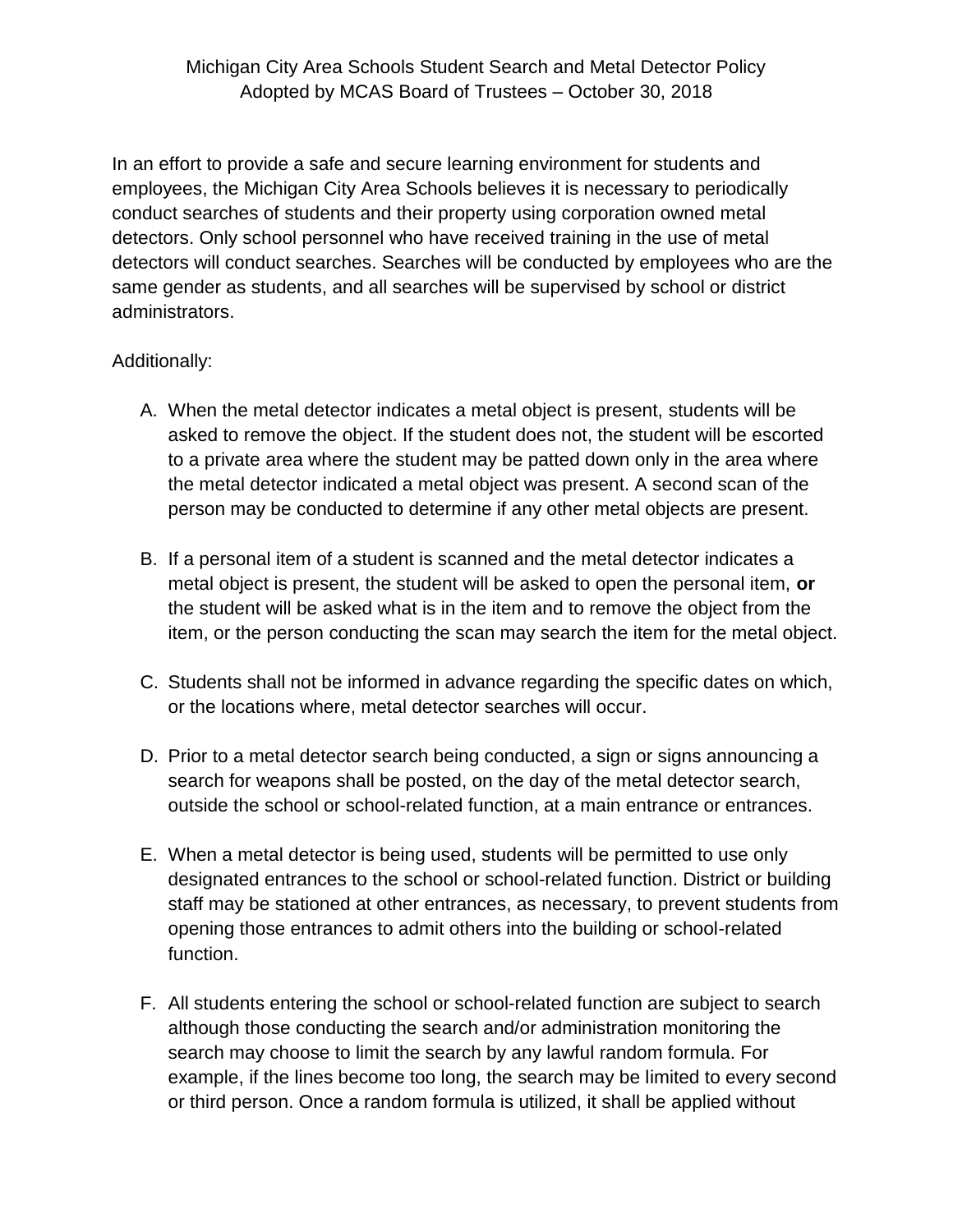## Michigan City Area Schools Student Search and Metal Detector Policy Adopted by MCAS Board of Trustees – October 30, 2018

deviation until it is ended by order of the Superintendent or their designee. A random formula shall not be ended to ensure the search of a particular student or person.

- G. The administration is prohibited from selecting a particular person to search unless there is a reasonable suspicion to believe that the person is in possession of a weapon.
- H. Prior to use in conducting a search pursuant to these guidelines, each device to be used shall be examined by a person familiar with its operation to determine if it is in proper working order. A metal detector shall not be used if there is any question as to whether it is in proper working order.
- I. Each person operating a search device shall be trained in the proper use of the device and the detection of any malfunction in the operation of the instrument. Adjustments in the settings of the device shall only be made by the administration.
- J. During each individual search, the person conducting the search will ask the person to remove all metal objects from their person and to place the metal objects and any bags, backpacks, briefcases, knapsacks, purses, or parcels on a table. The administration shall monitor each search for compliance with these guidelines.
- K. If a student's body activates the device, the administration will repeat the request to remove metal objects. A second hand-held scanning device scan will then be conducted and if the device is activated again, the administration will escort the person to a private area where a more thorough search will be conducted according to District policy on searches of a student's body.
- L. Prior to the private search, Administration must ask the student to remove all objects from their person, then the search will begin near the place where the device was activated. This is a pat-down search of outer clothing only, conducted by a person of the same gender, geared to locate the item which triggered the scanning device. The administration shall monitor this search for compliance with these guidelines.
- M. If administration feels an object during the search, the student will be given a chance to remove it before the administration does. If such an object, once removed, appears to be the one which activated the device, the search ceases.